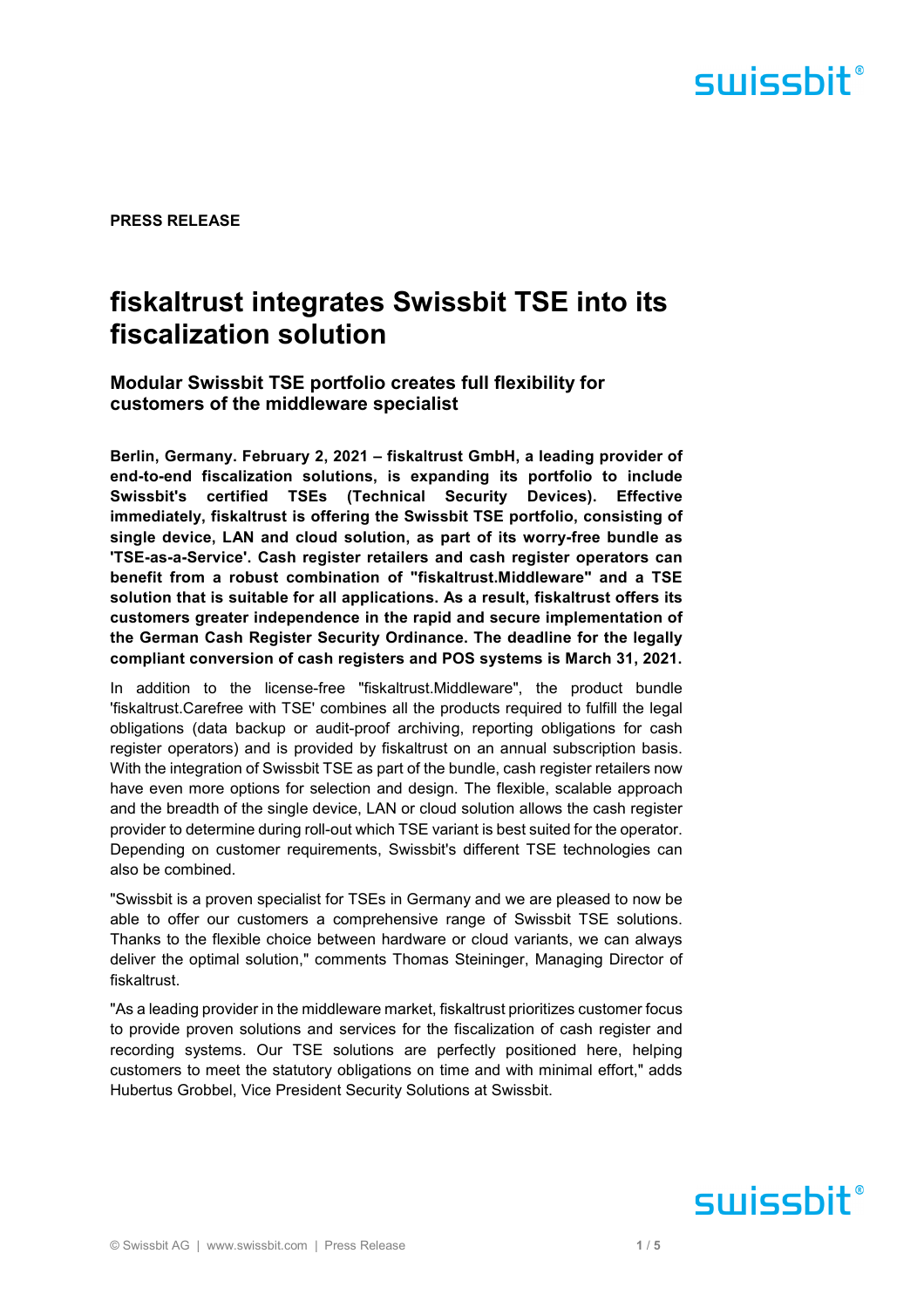#### **Certified TSE solutions from Swissbit: modular, flexible and secure**

Swissbit was the first manufacturer to receive TSE certification for storage solutions in Germany. With USB sticks, SD and microSD cards from Swissbit, almost any modern POS system can be easily and quickly retrofitted to meet the requirements of the German Cash Security Ordinance.

Networked POS systems can be efficiently retrofitted with a LAN solution. With this, different devices across entire locations, such as PC cash registers or tablets, can be retrofitted in compliance with the law without the need for hardware modifications of individual cash registers.

The Swissbit Cloud-TSE is especially suitable for companies wishing to connect their POS systems to the cloud now or in the future, without the need for hardware. For large retail chains with centrally controlled POS system infrastructures, for example, this cloud-connected solution can be especially beneficial.

#### **Image material:**

The following image material is available for download in printable form on the Internet:

http://www.htcm.de/kk/swissbit



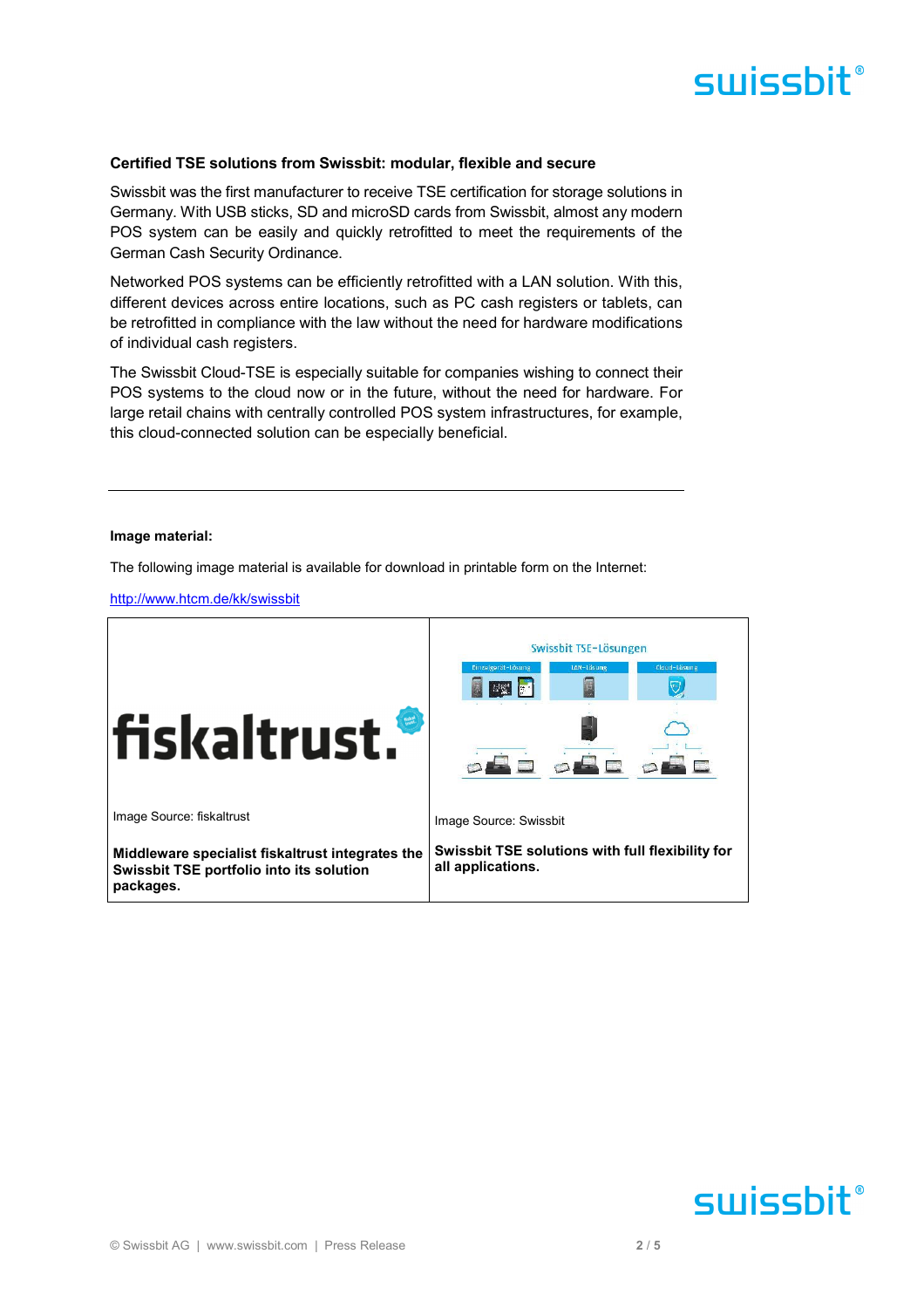

### **About fiskaltrust**

fiskaltrust is the leading provider of complete fiscalization solutions in Germany, Austria and France. In collaboration with several hundred cash register manufacturers, fiskaltrust offers software and hardware solutions for the fiscalization of cash register and recording systems. Currently, more than 24,000 international customers – some with several thousand cash registers and terminals – use fiskaltrust middleware for legally compliant fiscalization in their respective countries.

### *Expansion in Germany*

The GmbH founded by fiskaltrust in Germany in January 2019 highlights the successful growth and expansion strategy of our company and is underpinned by the participation of Audicon GmbH as a strategic investor and cooperation partner.

### *An Audicon Group company*

fiskaltrust is a company of the Audicon Group. Audicon GmbH has been an official supplier to the tax authorities in the domain of digital tax audits and the provider of the Audicon Cash Archive Online since 2002. It is a leading provider of software and services in the areas of Audit, Risk & Compliance.

### **About Swissbit**

Swissbit AG is the only independent European manufacturer of storage and embedded IoT solutions for demanding applications. Swissbit combines its unique competences in storage and embedded IoT technology with its advanced packaging knowhow. This expertise allows our customers to reliably store and protect data in critical industrial, NetCom, automotive, medical and finance applications as well as across the Internet of Things (IoT).

Swissbit develops and manufactures industrial-grade storage and security products "Made in Germany" with high reliability, long-term availability, and custom optimization.

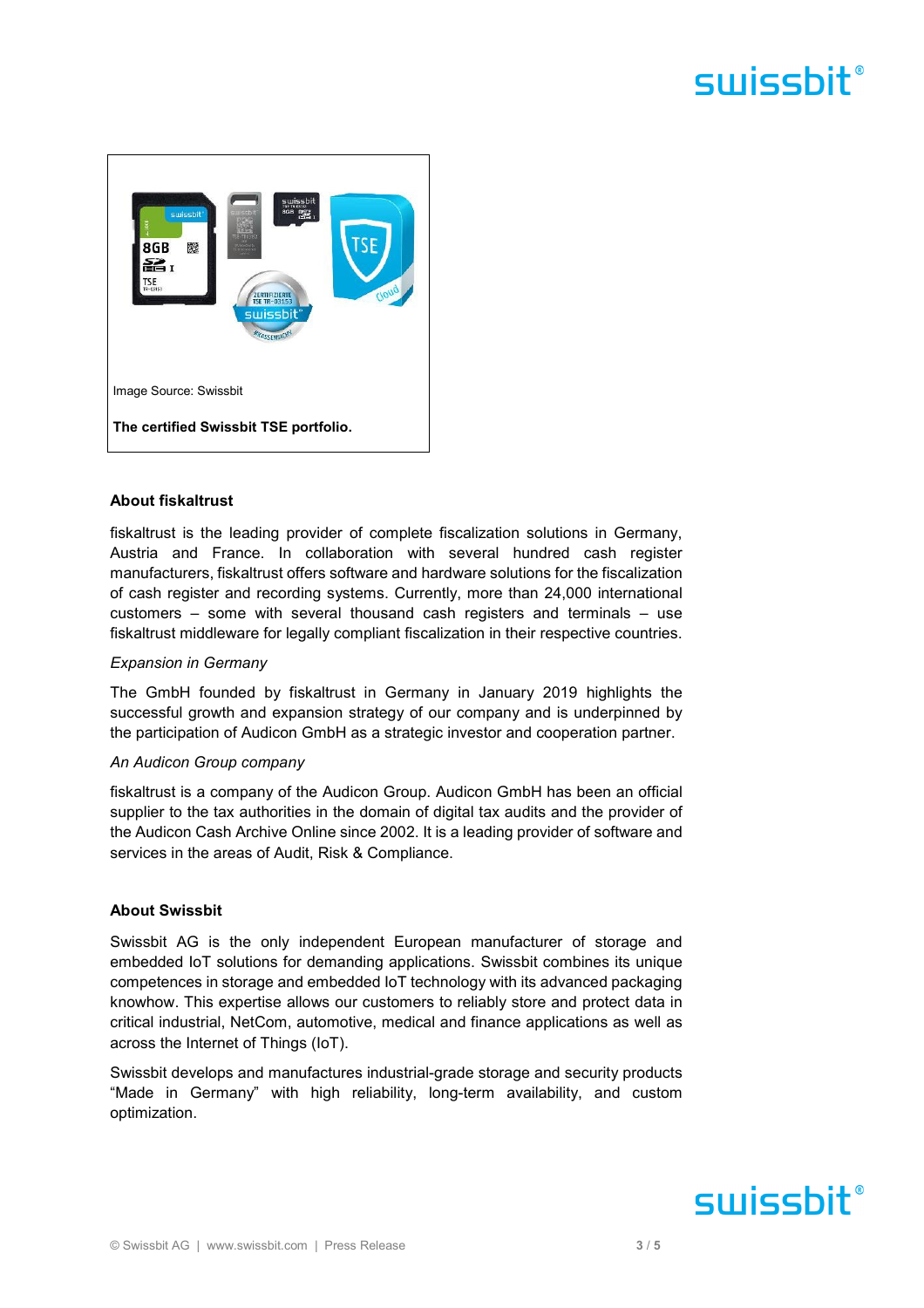Swissbit's storage range includes SSDs with PCIe and SATA interface such as mSATA, Slim SATA, CFast™, M.2 and 2.5" as well as CompactFlash, USB flash drives, SD Memory Cards, micro SD Memory Cards and managed NAND BGAs like e.MMC. Security products are available in various application specific editions as USB flash drives, SD Memory Cards, and micro SD Memory Cards.

Swissbit was founded in 2001 and has offices in Switzerland, Germany, USA, Japan and Taiwan. Swissbit owns the registered trademarks Swissbit® and Hyperstone®. Since 2020, the independent investment firm Ardian is holding a majority stake in the company to support its growth.

#### **For further information, please visit www.swissbit.com**

#### **Regional Headquarters:**

Swissbit Germany AG Bitterfelder Strasse 22 12681 Berlin Germany

Tel: +49 30 936 954 0 Email: info@swissbit.com

www.swissbit.com

#### **Headquarters:**

Swissbit AG Industriestrasse 4 9552 Bronschhofen **Switzerland** 

Tel: +41 71 913 03 03 Email: info@swissbit.com

www.swissbit.com